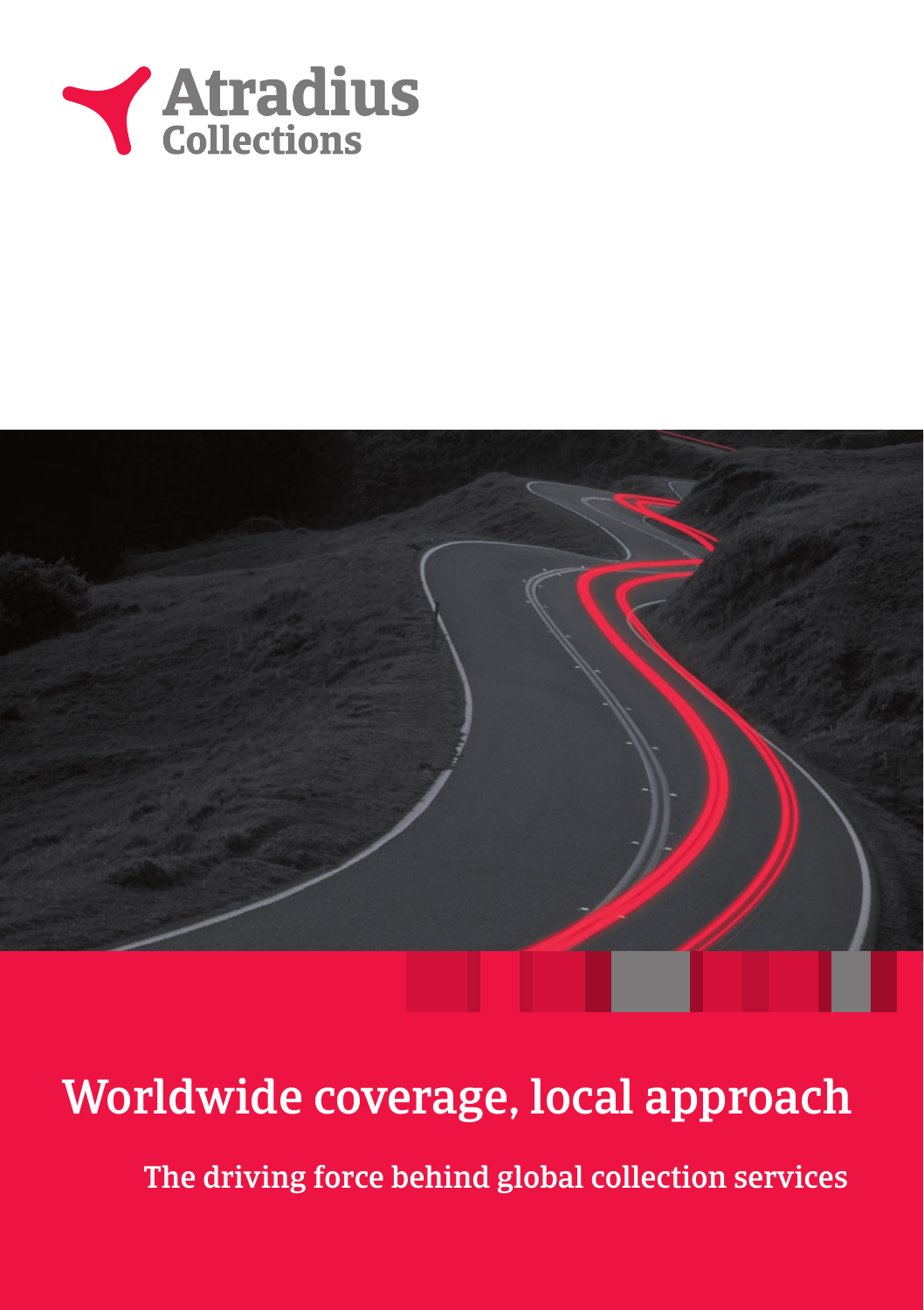## We collect outstanding debts and clear your books with knowhow of your industry

### Why choose Atradius Collections?

Our strategy is to provide customers with the best domestic and export collection solutions for their needs.

Our customers needs are varied, ranging in size, sector and location. What we cannot do is expect a single solution to support the needs of all our customers. Therefore we have developed a range of solutions specifically tailored to address the requirements of all our customers across all sectors and sizes around the globe.

The next few pages will provide you with an overview of solutions available and includes a number of reasons why you want to use them.

To view our success rates worldwide visit our interactive map online www.atradiuscollections.com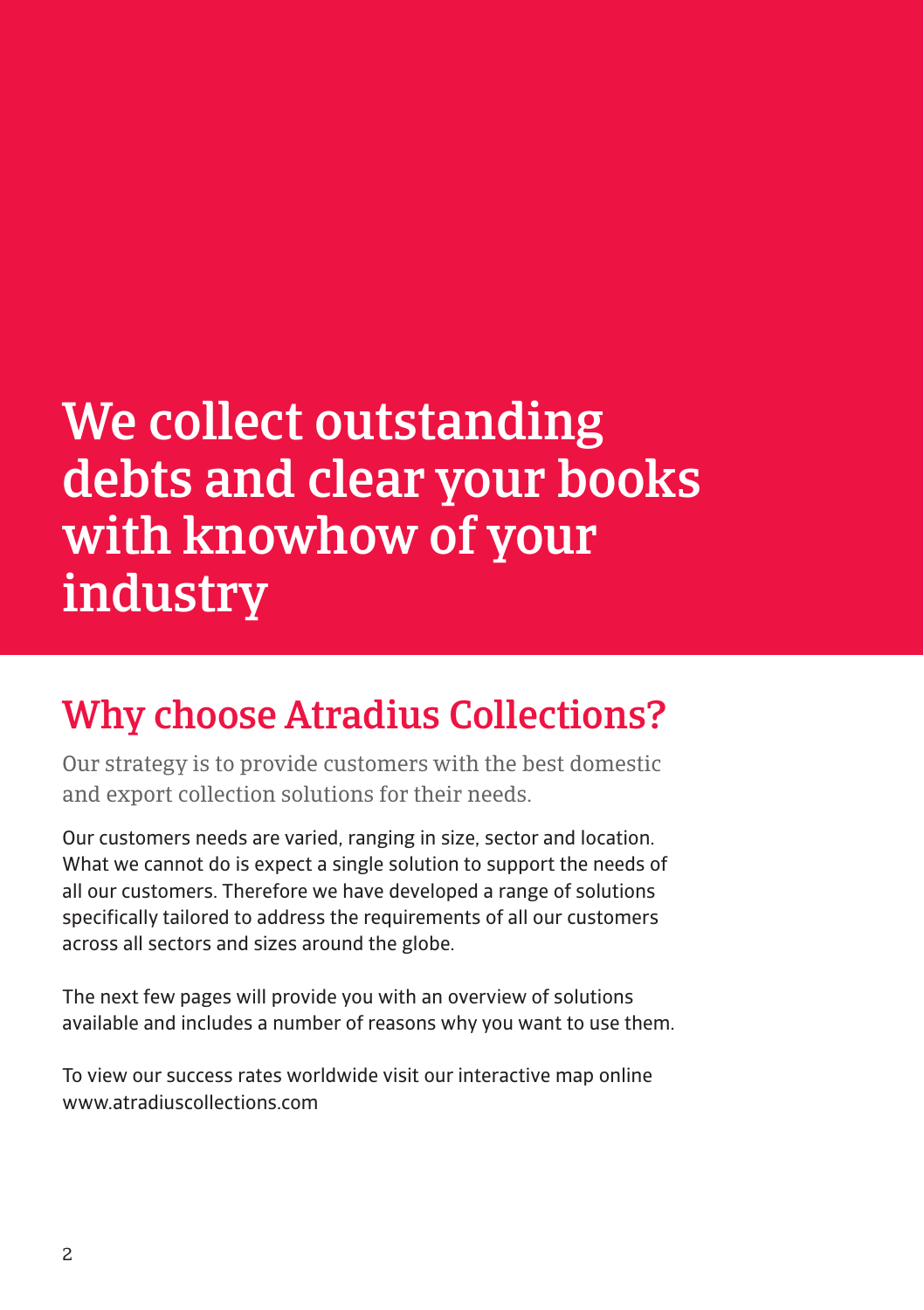# B2B collection solutions delivering to the needs of our customers

### Services available to you

We offer various options for your business credit management requirements. From simple collect letters sent on your behalf, to one-off debt placement, all the way

through to fully outsourced receivables in the name of the client. Our aim is to support you in obtaining your money which is due, wherever in the world your invoices may be.

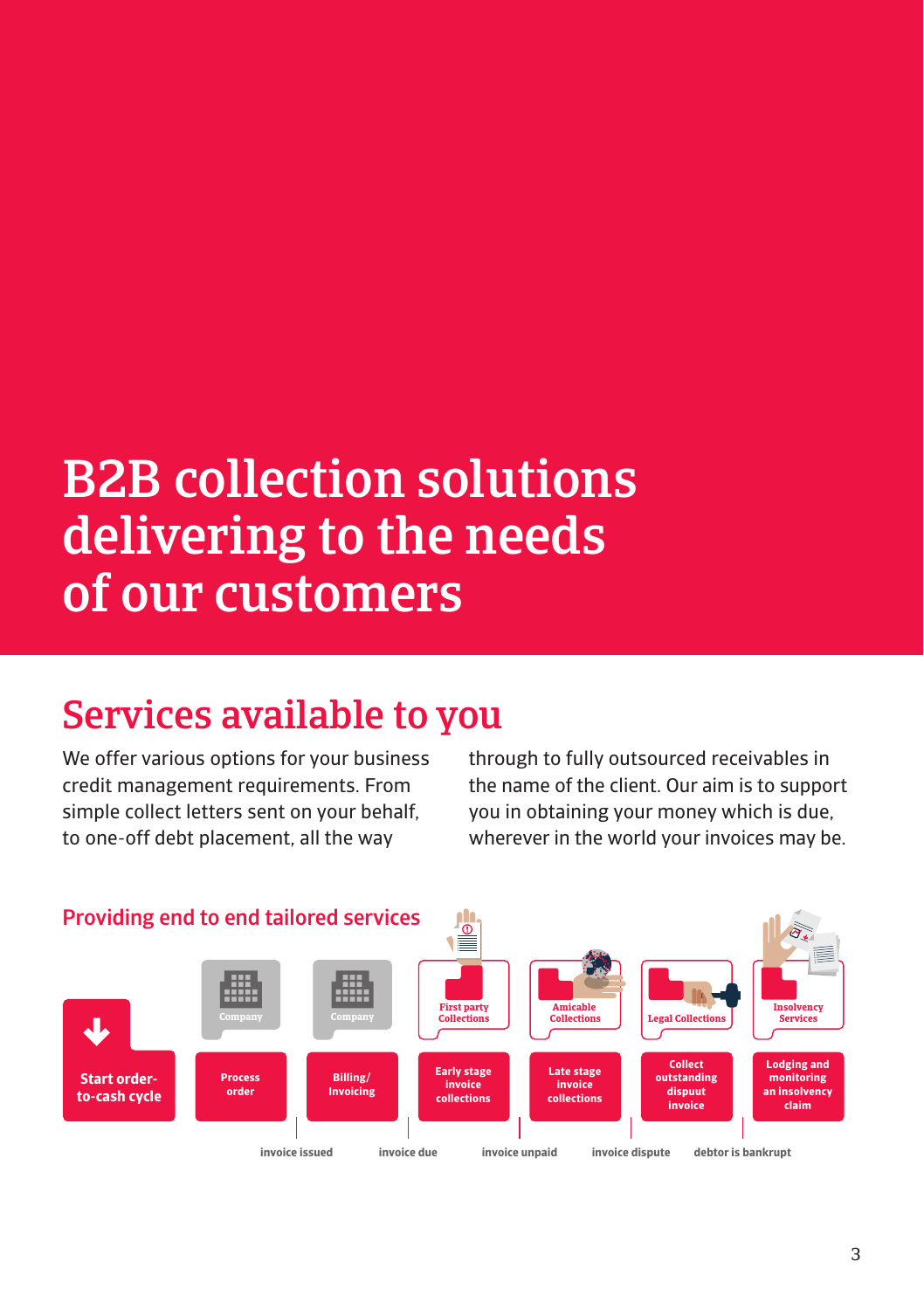

### Collect Letters

Collect Letters are a quick and effective way to escalate a problem and obtain payment from your debtors.

Our customers use these letters for smaller debts that are difficult to chase due to the high numbers but low values. These debts can take up a significant amount of your time to collect, tying up large amounts of your resource. Collect Letters provide a simple and effective option for escalation with minimal cost.

Escalation for all your invoices no matter how big or small

One customer successfully used our Collect Letters to clean up their European aged ledger. The company had grown significantly and internal resource could not be allocated to the job. The debts had been through their internal process and were to be written off. The Credit Controller wanted one last chase before writing the debts off. We worked with them, sending Collect Letters on their behalf.

Following the letters it was confirmed that 55% of the aged ledger was recovered, directly due to the Collect Letters. They continue to use the Collect Letters as a part of their dunning process, four years on their bad debt has reduced from 54% to 0.4% with a business growth of 124%.

*"Our bad debt sat at 54% on our European ledger. Now it's down to 0.4%"*

*Anonymous*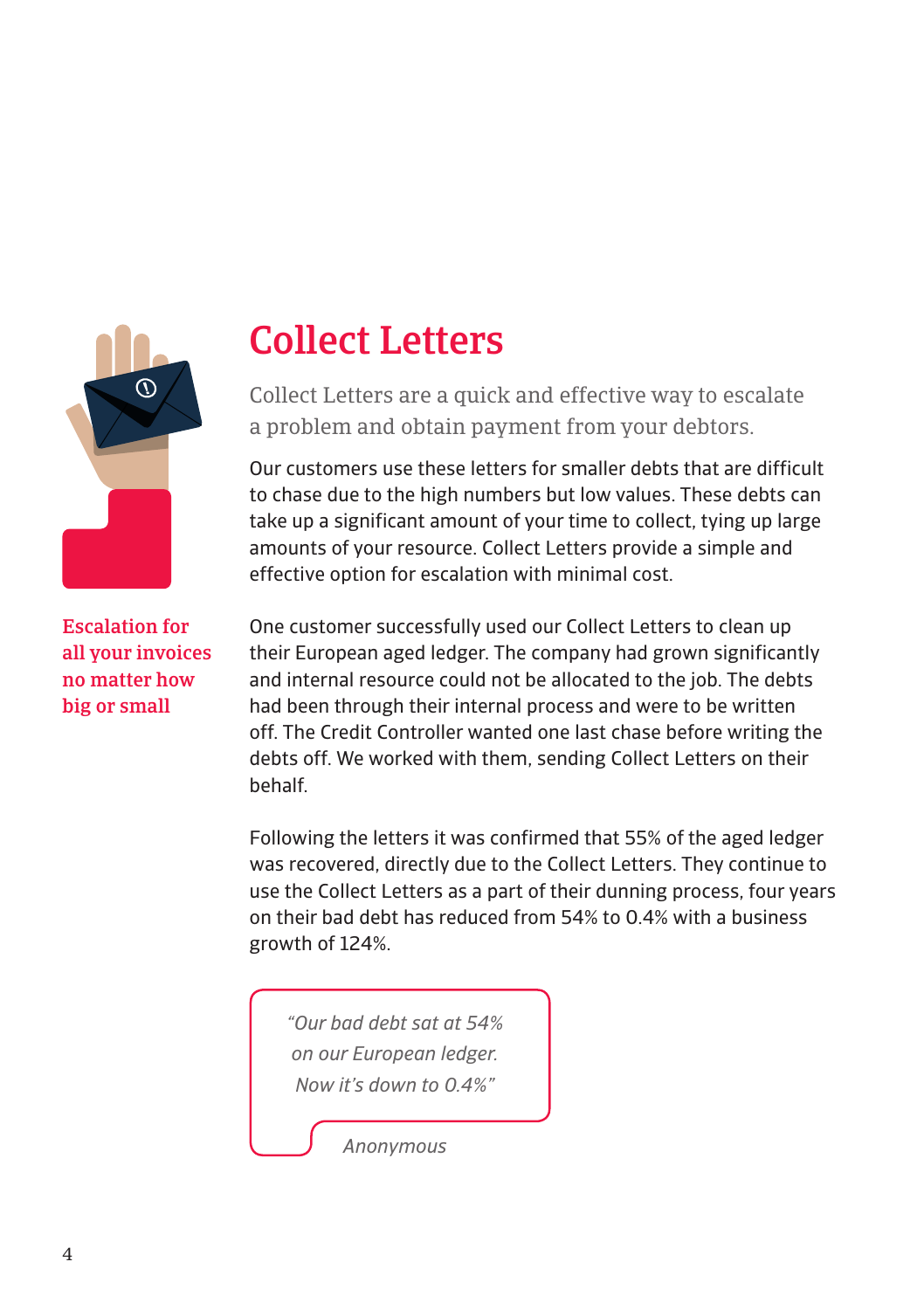

### Invoice Verification

Invoice Verification is a simple and cost effective service allowing a factoring company to investigate that the business transactions/invoices from its clients have been received by the buyer.

The service helps Factoring Companies to validate the integrity of invoices prior to offering finance to a supplier. Factors also use Invoice Verification as a way to audit their portfolios. It provides an overview of the strength whilst spotting any potential risk before they become a problem.

Find the hidden risk and secure confidence in your portfolio

Invoice Verification helps to:

- $\blacksquare$  prevent fraud;
- $\blacksquare$  increase volume of finance given:
- educe operational losses:
- $\blacksquare$  provide security in international financing:
- **provide an on-going audit program to check invoices raised** by clients whilst;
- allowing our customers to focus on their core business processes without the worry of the above.

*Verification@Net is our 24/7 real time online system that enables our customers to receive updates, upload new invoices, review and monitor cases and create reports.* 

*Verification@Net*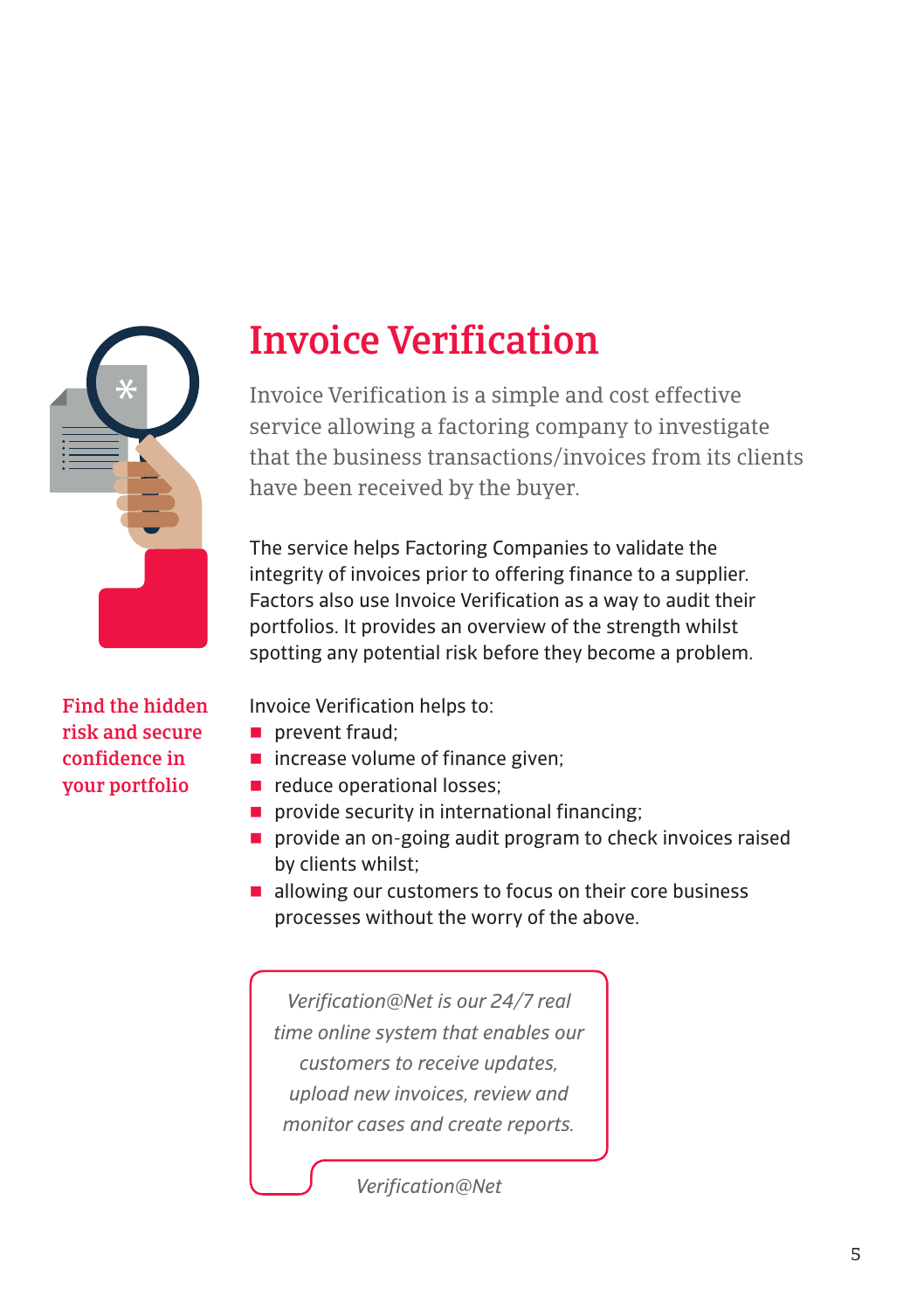

## First Party Collections

First Party Collections is an effective way in which you can outsource your credit control, enabling you to focus on your core business activities.

For most companies accounts receivable management and administration is essential, but not their core business.

The internal reminder service is often unnoticed until something goes wrong and improvement is needed to provide added value again. It is often difficult to allocate operational time for an internal reminder service just after due date of the invoice.

We offer a First Party Collection service, providing pre-emptive calls and reminder services just after due date. Our trained personnel ensure a professional representation of your company and timely communication with your customer so you don't have to.

In First Party Collection we:

- $\blacksquare$  take over the complete collection process;
- $\blacksquare$  manage inbound and outbound calls in the name of our customers;
- $\blacksquare$  register disputes and provide query resolution;
- **n** monitor payment plans;
- deliver tailored reporting.

Giving you freedom to concentrate on your core business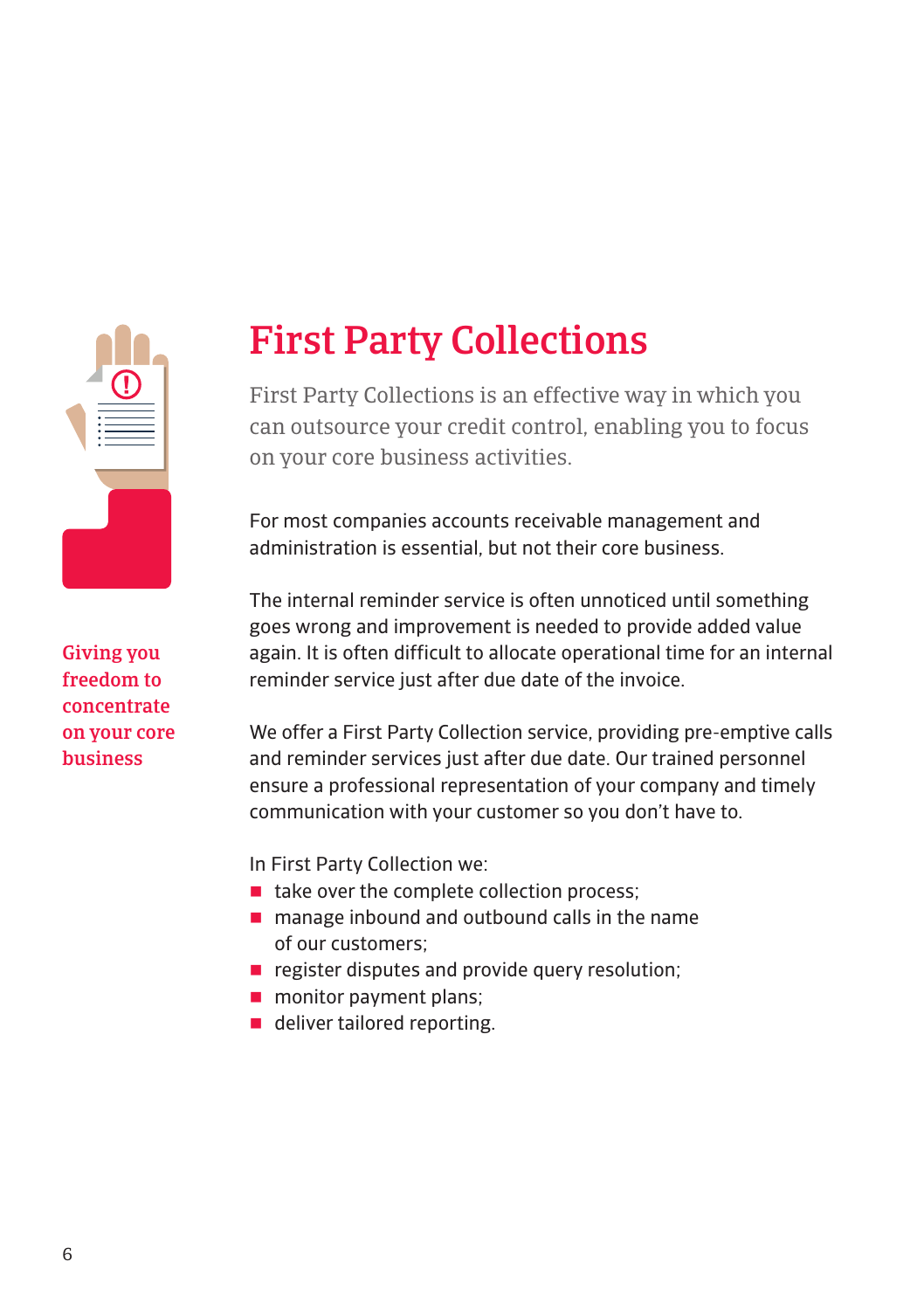

#### Amicable Collections

Amicable Collections is an effective resolution you can use to collect domestic and export overdue invoices.

From amicable to legal we manage the situation

Nearly all companies will experience a bad debt and will need support in recovering money owed at some time.

Our global collection service will support you from Amicable Collections through to legal action. You will receive a UK customer service where your debtors will be contacted from our office closest to them in their local language. We are representative in 96% of the world's countries serving in 75% of the world's local languages.

We aim to recover your debt amicably without the need for expensive litigation. However, if the need arises we will, with your authority, escalate to legal and handle the process for you.

In Amicable Collections we:

- **E** collect on domestic and international debt across 96% of the world;
- $\blacksquare$  take over the collection process including support with dispute resolution;
- provide access to Collect@Net to review cases 24/7;
- provide fast international, multi currency payments of collected money;
- $\blacksquare$  monitor payment plans;
- **provide options for legal action.**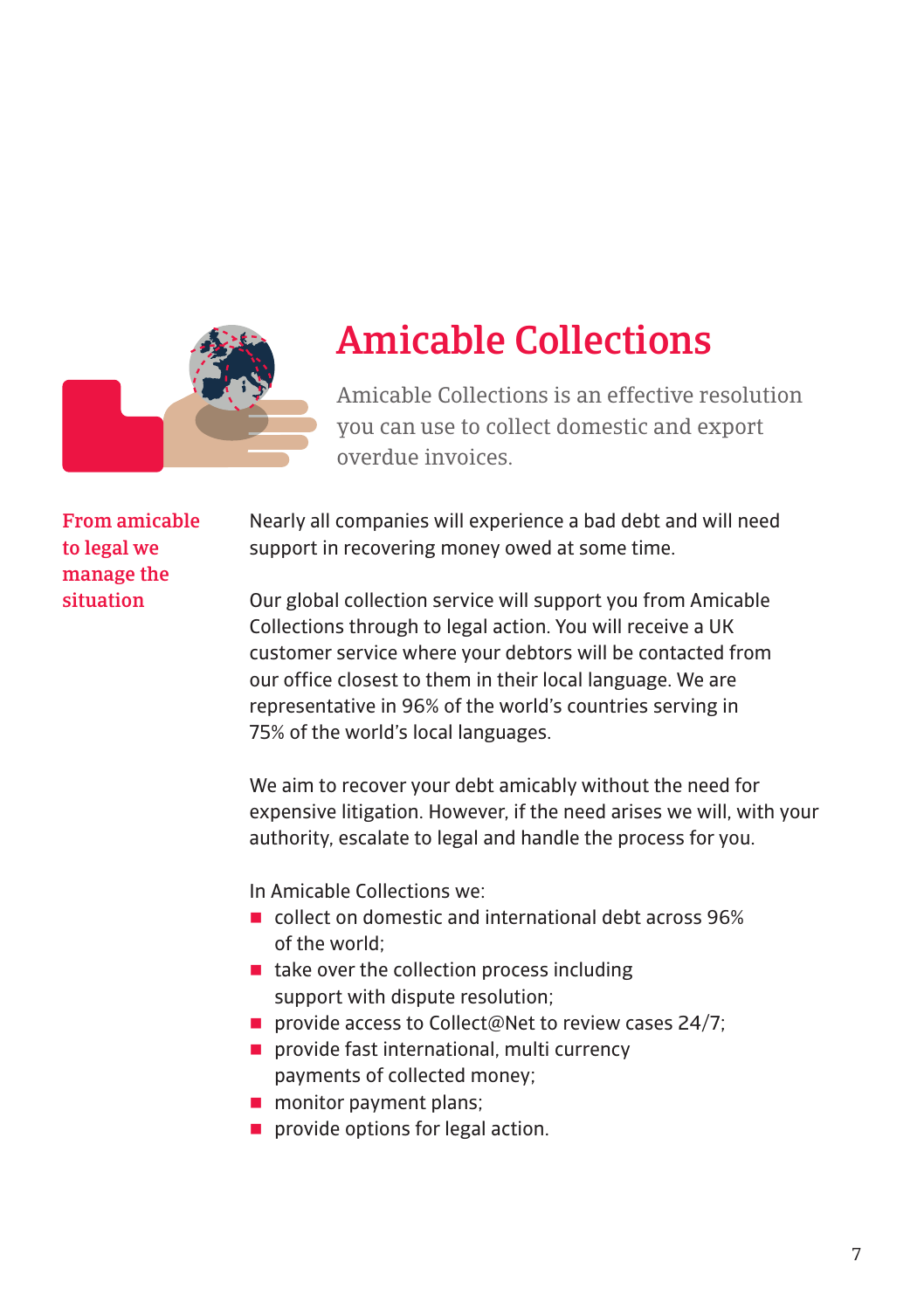

Extra comfort for those unexpected risks

## Insolvency & Backup Servicing

Our Insolvency Services enable you to make a claim in the country of your debtor.

We know that bankruptcy procedures are often a lengthy and cumbersome process, becoming particularly challenging when exporting. To help you we offer to make and monitor claims on your behalf. This removes issues associated with differing legislation, language and local procedures.

Our Back-up Service is unique and we offer a full service from invoicing to litigation.

For financial institutions this service provides additional security in the event a customer runs into problems, available in single module or complete cover and fully operational within 48 hours.

Back-up Servicing also enables financial institutions to offer Assist-Backed Securitisation programmes with a lower rating.

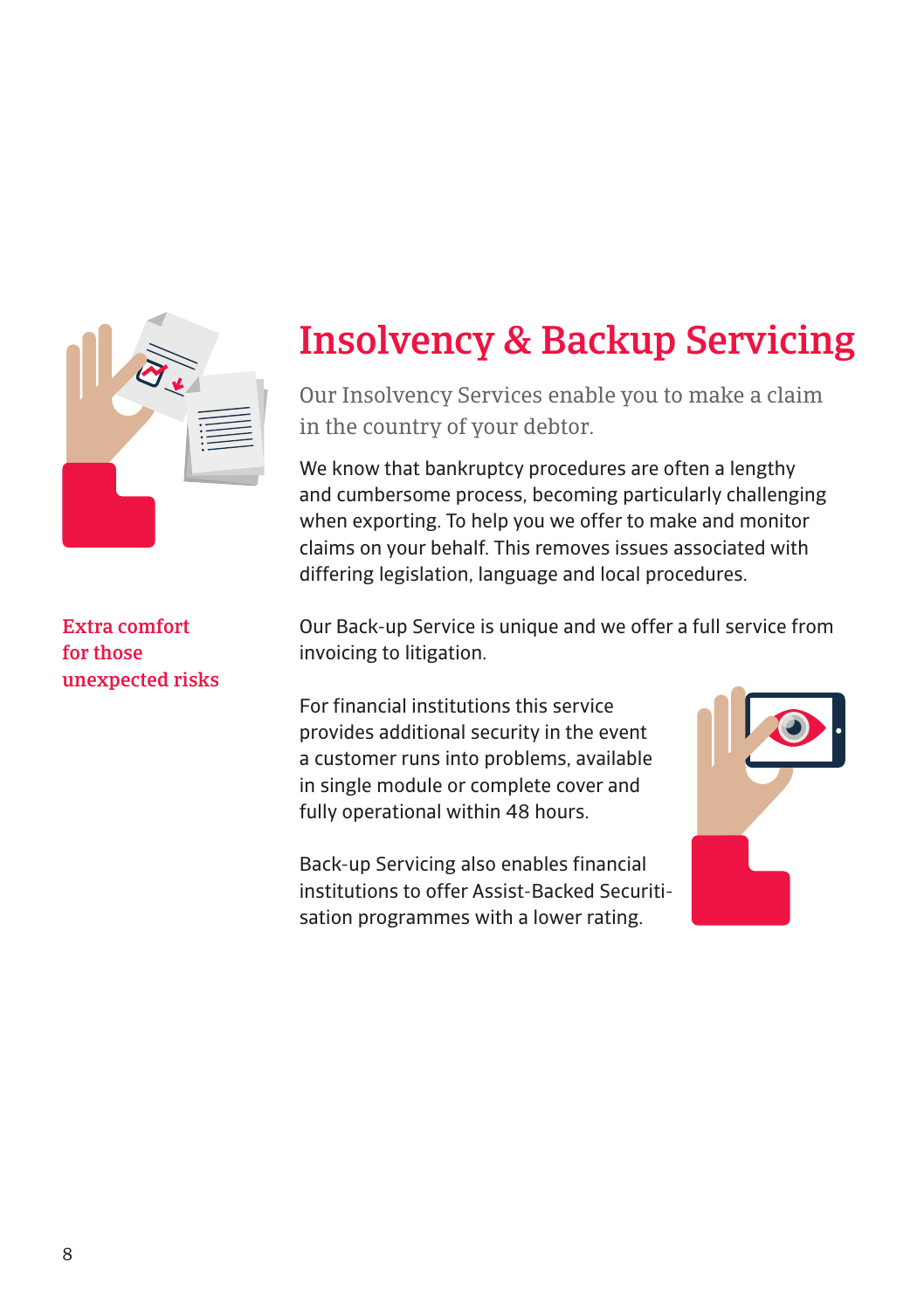

a worldwide view

#### Collect@Net

Collect@Net enables you to monitor the progress of your collection cases online, read collectors' notes, download reports and upload new cases all at the **One place for click of a button, 24/7.**<br>a worldwide view **click of a button**, 24/7.

> Collect@Net is updated by our collectors worldwide in your language. This means you can access case notes and read them without any issue as to where in the world they are.

Collect@Net provides:

- quick and easy case submission;
- bulk debt uploads:
- case notes in English and translation of debtor responses;
- reporting in a number of formats (Excel, Word, etc) on all case history;
- available 24/7 no matter where you are.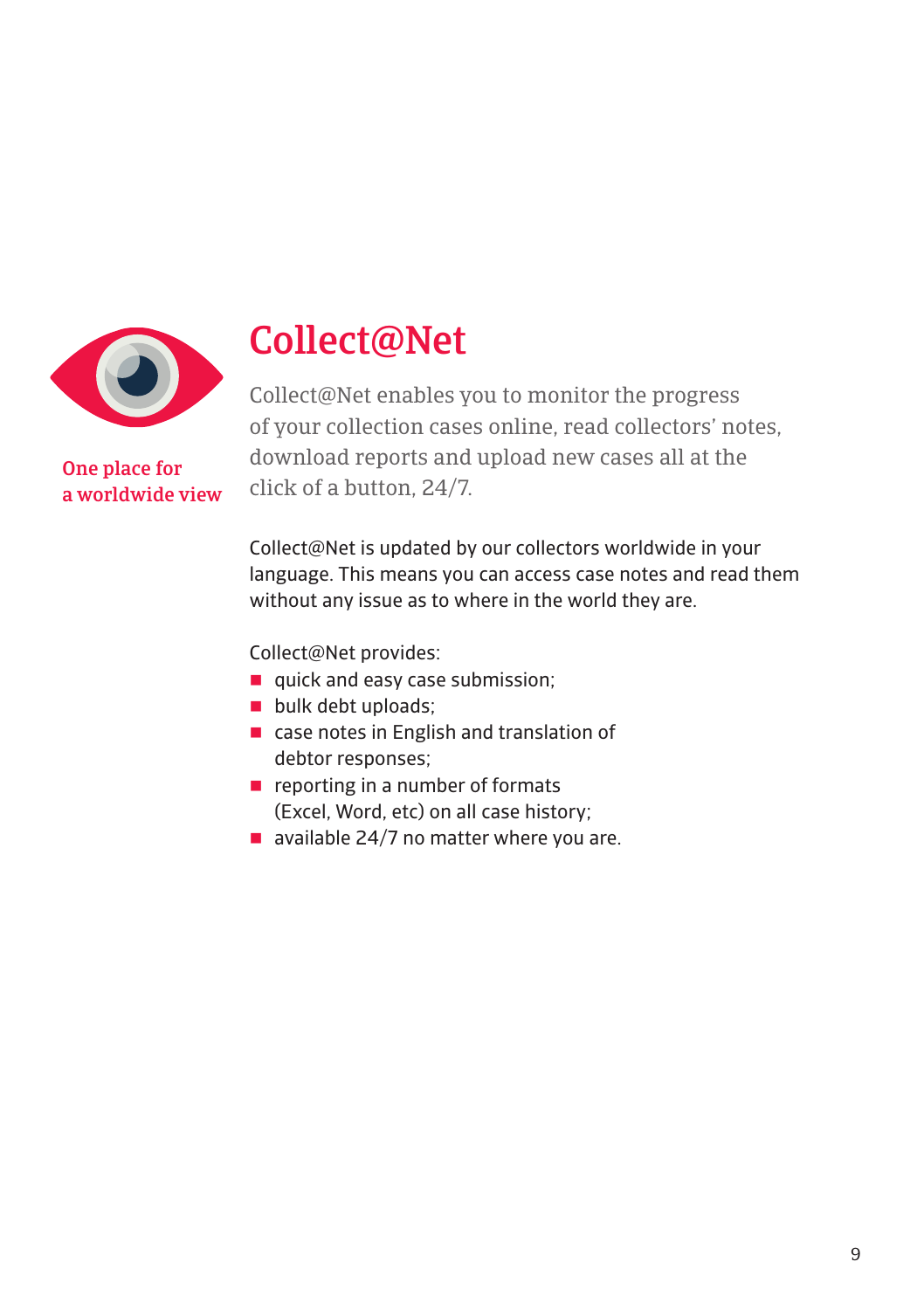

#### Worldwide success rates

A huge difference in the way we work is our ability to deliver our services both locally to you the customer, and, to your debtors.

We remove the barriers associated with time zone, language, culture, financial regulations, legal action and location. This can transform the way in which your debtors respond to us and also the way in which we can manage an early reminder process with native speakers.

For you it means:

- not having to worry about recruiting extra resource to cover foreign countries,
- $\blacksquare$  not having to deal with multiple agencies,
- having a central and single point of contact
- working with a company with over 90 years' experience
- $\blacksquare$  tailored solutions to fit with the needs of your business

We are here to ensure you can focus on your core business whilst we focus on getting your invoices paid, wherever they are.

For more information on our global coverage and worldwide success rates visit our website: www.atradiuscollections.com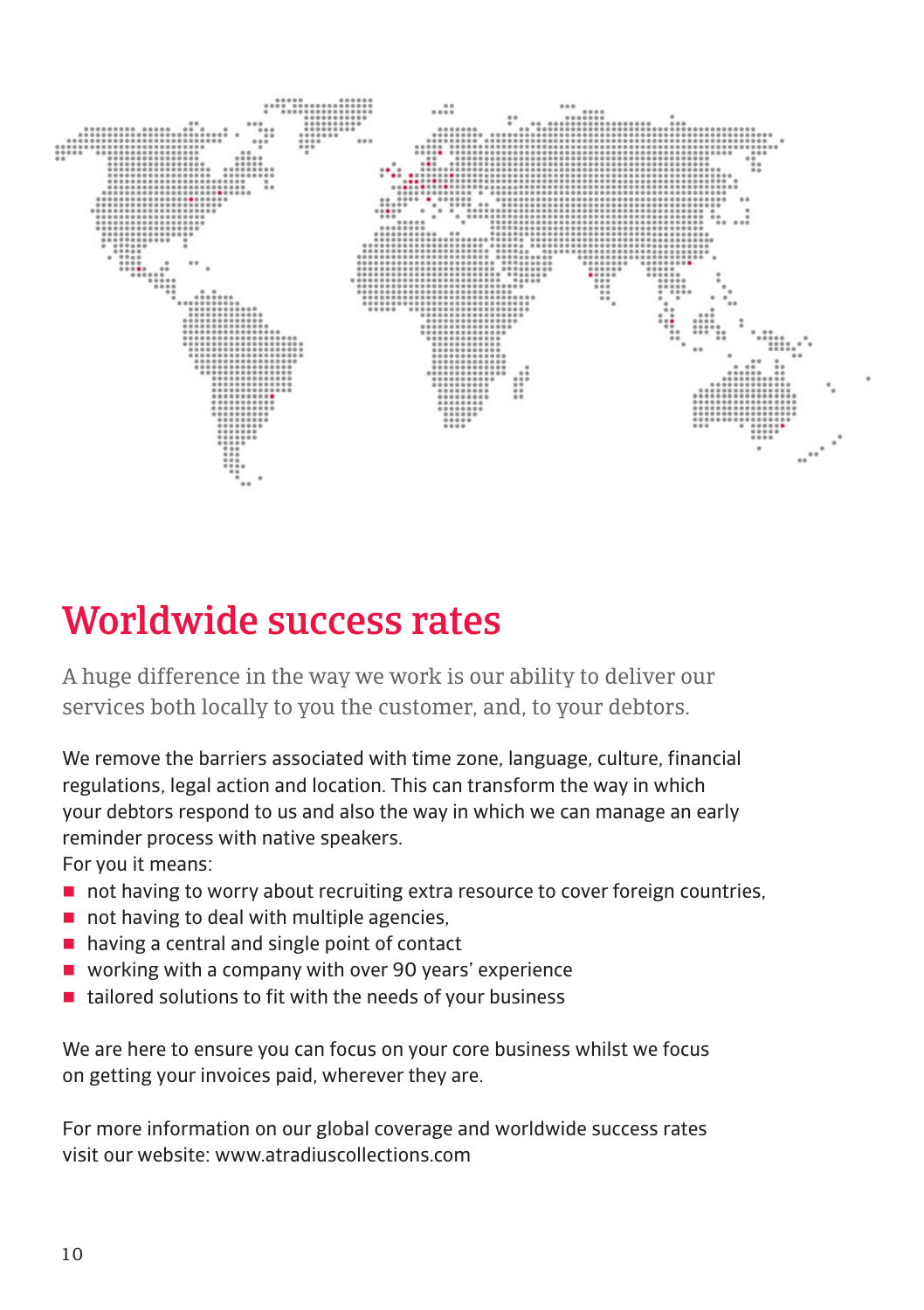# " What has made Atradius so attractive for us is the ability to collect internationally "

EMEA Collections Manager, Verizon

*"We have worked with Atradius Collections for many years collecting our home and European overseas debt. They are a vital part of our business as we often need their local expertise and languages to chase a debt where we are no longer getting a response. The services offered by Atradius Collections are wide-ranging and can be tailored to suit our needs - from a demand letter for a small debt to a full legal action. This flexibility has always suited our business requirements perfectly. The staff in the Atradius office are professional but friendly and can be approached at any time for assistance or to get feedback on cases. We would highly recommend them to any company as an essential part of their debt collection process."*

*Debt Risk Management controller, DFDS Seaways*